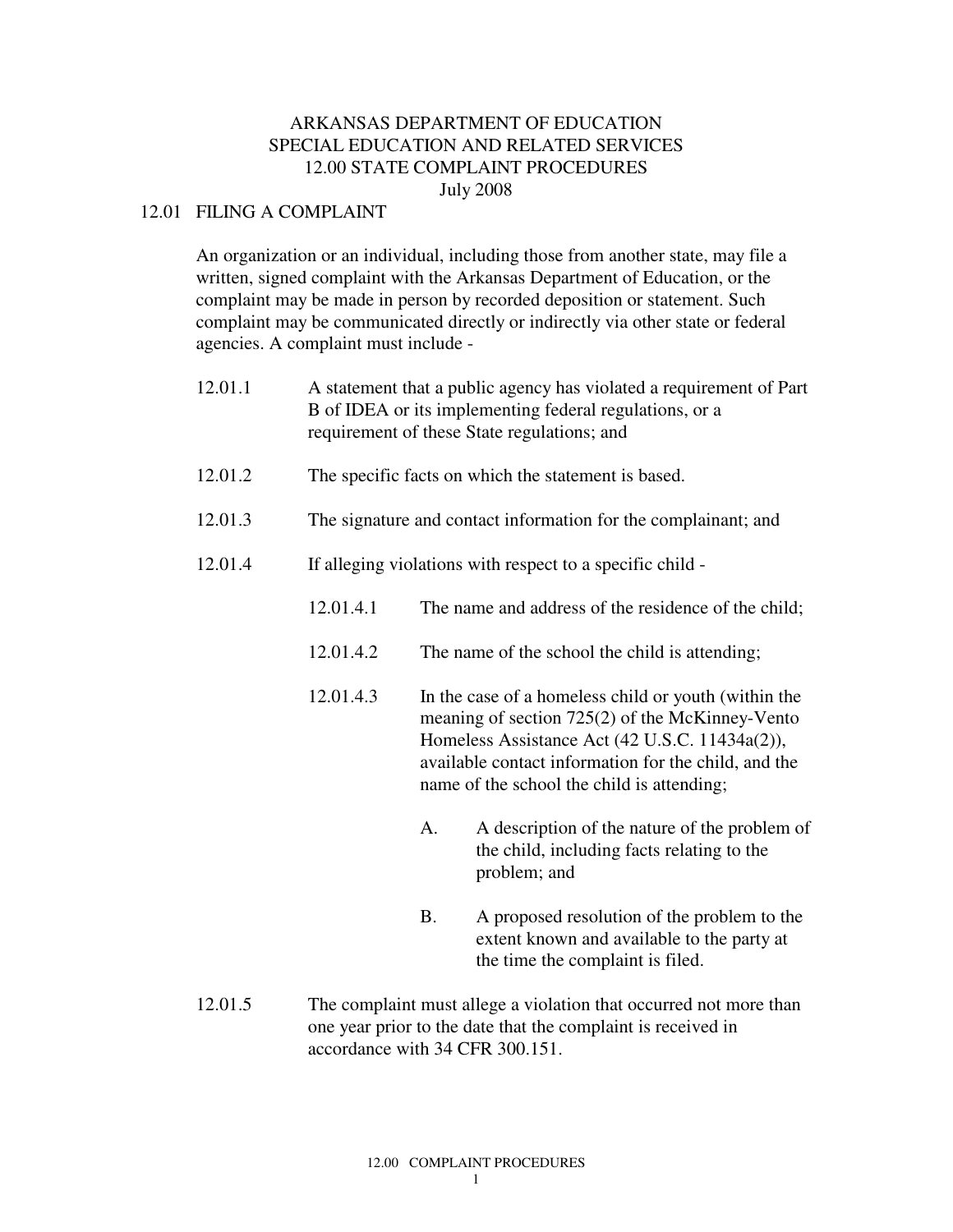12.01.6 The party filing the complaint must forward a copy of the complaint to the LEA or public agency serving the child at the same time the party files the complaint with the SEA.

## 12.02 PRELIMINARY ACTION

- 12.02.1 Complaints received pursuant to § 12.01 of these regulations shall be referred to the Arkansas Department of Education, Special Education Unit for subsequent investigation and resolution within sixty (60) calendar days after receipt of the complaint, except that an extension of the time line may be granted if it is determined by the Associate Director that exceptional circumstances exist with respect to a particular complaint or the parent (or individual or organization, if mediation or other alternative means of dispute resolution is available to the individual or organization under State procedures) and the public agency involved agree to extend the time to engage in mediation pursuant to 34 CFR 300.152(a)(3)(ii), or to engage in other alternative means of dispute resolution, if available in the State.
- 12.02.2 Within ten (10) business days of receipt of a written complaint, the Associate Director shall have designated a team to conduct an investigation of the allegations. The complainant and the party under investigation shall be notified in writing of the designated team members and the general investigation process.

# 12.03 TEAM COMPOSITION

- 12.03.1 Each investigative team shall include -
- 12.03.1.1 At least two (2) but no more than five (5) persons; and
	- 12.03.1.2 Any person whom the Associate Director deems necessary to expedite the investigation and resolve the issues of the complaint.

### 12.04 TIME LINE

The investigation shall be completed and a written report issued of the findings, decisions, and corrective actions, if any, within sixty (60) calendar days of receipt of the complaint, unless an extension of the time line is granted by the Associate Director. Should an extension of the time line be necessary, the parties to the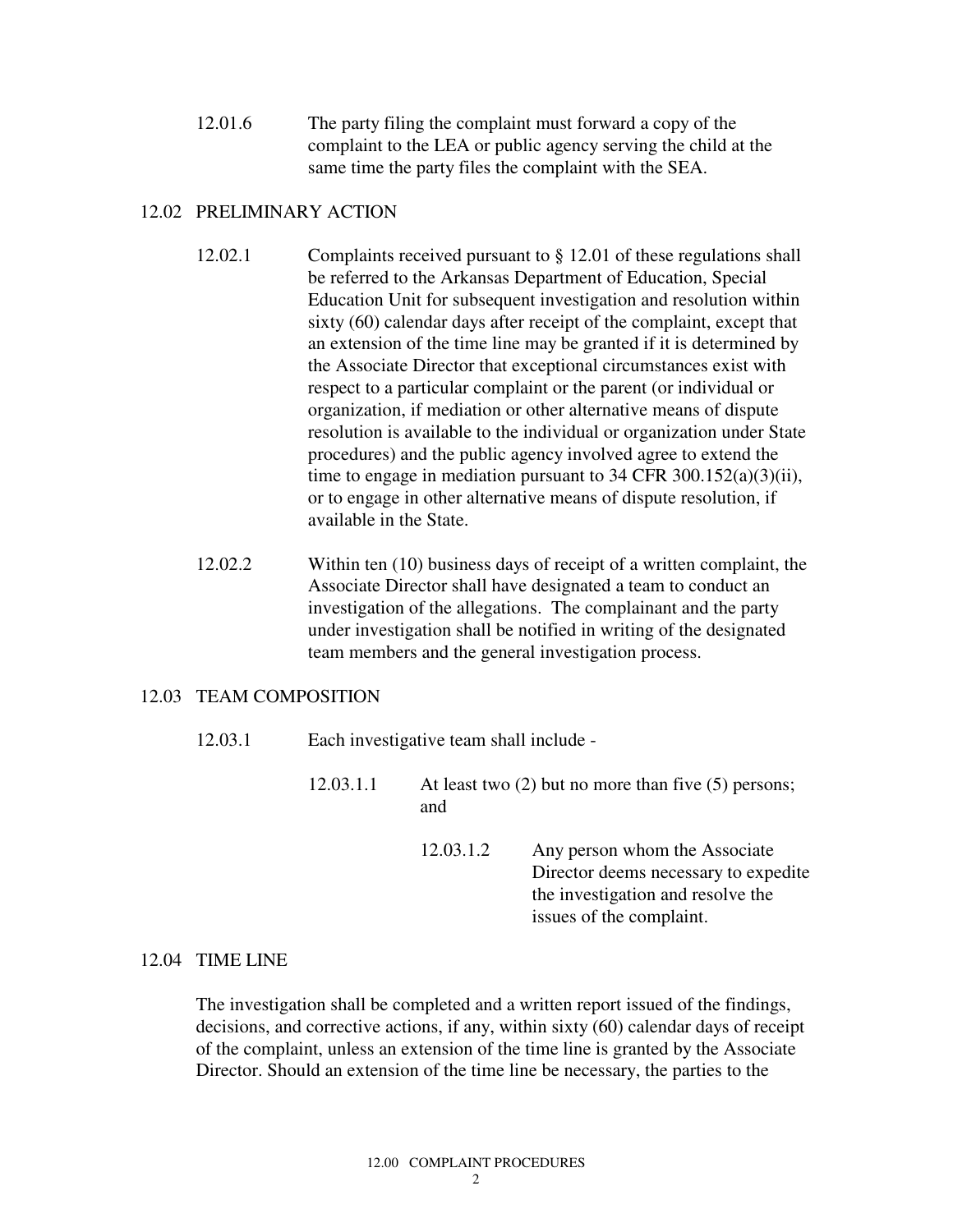investigation shall be notified in writing of the reasons for the time line extension and a projected date for issuance of the report.

#### 12.05 FACT-FINDING ACTIVITIES

- 12.05.1 The complaint investigation team may use any of a variety of fact finding activities in the course of a complaint investigation, including, but not limited to -
	- 12.05.1.1 Independent on-site data collection, if the SEA determines that an investigation is necessary;
	- 12.05.1.2 Off-site data collection;
	- 12.05.1.3 Interviews; and/or
	- 12.05.1.4 Personal observation.
- 12.05.2 The complainant shall be provided an opportunity to submit additional information, either orally or in writing, concerning the allegations in the complaint;
- 12.05.3 Provide the public agency with the opportunity to respond to the complaint, including, at a minimum
	- 12.05.3.1 At the discretion of the public agency, a proposal to resolve the complaint; and
	- 12.05.3.2 An opportunity for a parent who has filed a complaint and the public agency to voluntarily engage in mediation consistent with 34 CFR 300.506.

#### 12.06 COMPLAINT INVESTIGATION REPORT

- 12.06.1 At the close of a complaint investigation, the relevant information will be reviewed by the investigative team, and the team will make an independent determination regarding the allegation(s) against the agency as to whether the public agency is violating a requirement of Part B of the Act or of 34 CFR 300.151-300.153.
- 12.06.2 The results of the investigation shall be included in a written report, which shall include -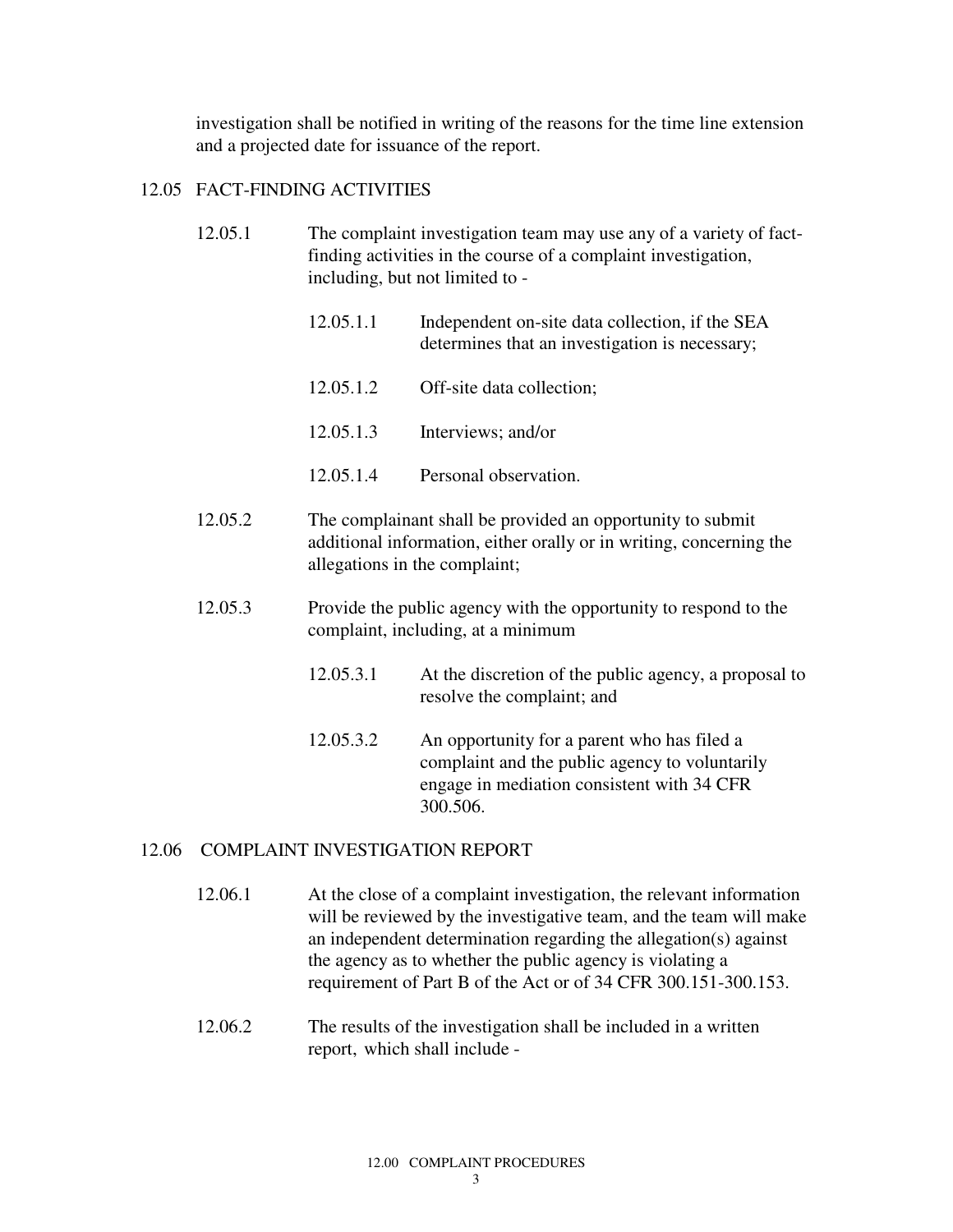| 12.06.2.1 | A summary of the substance of the allegation(s) in<br>the complaint;                                                                                                                                                                                                                                                                                                                                                      |  |
|-----------|---------------------------------------------------------------------------------------------------------------------------------------------------------------------------------------------------------------------------------------------------------------------------------------------------------------------------------------------------------------------------------------------------------------------------|--|
| 12.06.2.2 | The name of the individual, group, or agency that<br>filed the complaint;                                                                                                                                                                                                                                                                                                                                                 |  |
| 12.06.2.3 | A summary of the investigative activities conducted<br>by the team;                                                                                                                                                                                                                                                                                                                                                       |  |
| 12.06.2.4 | Findings of fact;                                                                                                                                                                                                                                                                                                                                                                                                         |  |
| 12.06.2.5 | The conclusions reached by the team regarding the<br>allegation(s) made by the complainant;                                                                                                                                                                                                                                                                                                                               |  |
| 12.06.2.6 | The reasons for the SEA's final decision(s);                                                                                                                                                                                                                                                                                                                                                                              |  |
| 12.06.2.7 | Remedies for denial of appropriate services in the<br>form of any necessary corrective action(s) to<br>achieve compliance to be taken by the agency<br>against whom the complaint was filed (including, as<br>appropriate, the awarding of monetary<br>reimbursement and appropriate future provision of<br>services for all children with disabilities), and/or<br>technical assistance activities and negotiations; and |  |
| 12.06.2.8 | The documentation from the agency needed to<br>establish that the corrective actions ordered in the                                                                                                                                                                                                                                                                                                                       |  |

12.06.3 A copy of the written report that addresses each allegation in the complaint, findings of fact, and conclusions shall be forwarded to the complainant and the party under investigation within sixty (60) calendar days of receipt of the complaint by the Associate Director, or by the terms of the time line extension if one was granted.

report, if any, have been initiated.

### 12.07 COMPLAINT SET-ASIDE

- 12.07.1 Complaints filed under this section, and due process hearings under 34 CFR 300.507 and 300.530 - 300.532 and §10.00 of these regulations -
	- 12.07.1.1 If a written complaint is received that is also the subject of a due process hearing under 34 CFR 300.507 or 300.530 - 300.532 and §10.00 of these regulations, or contains multiple issues, of which